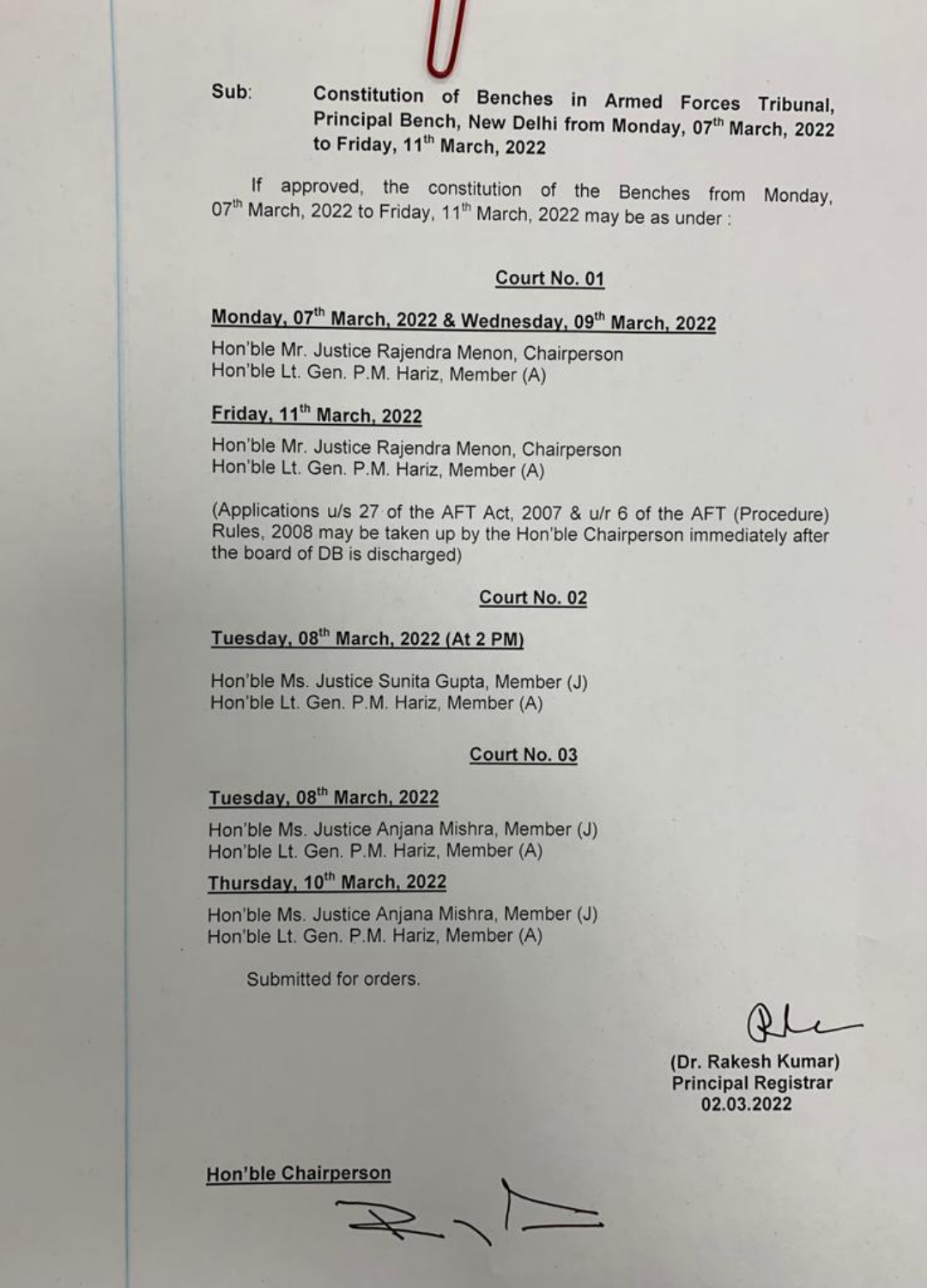### **ARMED FORCES TRIBUNAL, PRINCIPAL BENCH, NEW DELHI LIST OF BUSINESS**

**Date: 03-03-2022**

**Timing: 10:30 AM to 01.00 PM & 02.00 PM to 04.30 PM**

#### **COURT No. 3 (First Floor)**

#### **THIS BENCH WILL ASSEMBLE AT 11.00 AM**

#### **CORAM:**

#### **HON'BLE MS. JUSTICE ANJANA MISHRA HON'BLE LT. GEN. P. M. HARIZ**

#### **THE FOLLOWING CASES SHALL BE TAKEN THROUGH VIRTUAL HEARING**

#### **Link for Virtual Hearing Court No. 3:**

[https://teams.microsoft.com/l/meetup](https://teams.microsoft.com/l/meetup-join/19%3ameeting_YWEyNzc3NDQtMDUxNi00ZDM3LThiYmQtMGZhMmRkMTY4Zjdj%40thread.v2/0?context=%7b%22Tid%22%3a%22fc4c6c05-6869-467f-a6f3-f24992686fb3%22%2c%22Oid%22%3a%2202997333-9a59-4ac9-b7cf-205d2fa1df55%22%7d)[join/19%3ameeting\\_YWEyNzc3NDQtMDUxNi00ZDM3LThiYmQtMGZhMmRkMTY4Zjdj%4](https://teams.microsoft.com/l/meetup-join/19%3ameeting_YWEyNzc3NDQtMDUxNi00ZDM3LThiYmQtMGZhMmRkMTY4Zjdj%40thread.v2/0?context=%7b%22Tid%22%3a%22fc4c6c05-6869-467f-a6f3-f24992686fb3%22%2c%22Oid%22%3a%2202997333-9a59-4ac9-b7cf-205d2fa1df55%22%7d) [0thread.v2/0?context=%7b%22Tid%22%3a%22fc4c6c05-6869-467f-a6f3](https://teams.microsoft.com/l/meetup-join/19%3ameeting_YWEyNzc3NDQtMDUxNi00ZDM3LThiYmQtMGZhMmRkMTY4Zjdj%40thread.v2/0?context=%7b%22Tid%22%3a%22fc4c6c05-6869-467f-a6f3-f24992686fb3%22%2c%22Oid%22%3a%2202997333-9a59-4ac9-b7cf-205d2fa1df55%22%7d) [f24992686fb3%22%2c%22Oid%22%3a%2202997333-9a59-4ac9-b7cf-205d2fa1df55%22%7d](https://teams.microsoft.com/l/meetup-join/19%3ameeting_YWEyNzc3NDQtMDUxNi00ZDM3LThiYmQtMGZhMmRkMTY4Zjdj%40thread.v2/0?context=%7b%22Tid%22%3a%22fc4c6c05-6869-467f-a6f3-f24992686fb3%22%2c%22Oid%22%3a%2202997333-9a59-4ac9-b7cf-205d2fa1df55%22%7d)

|    | S. No. Case No.                    | <b>Parties Name</b>                                          | <b>Advocate for Petitioner /</b><br><b>Respondents</b> |
|----|------------------------------------|--------------------------------------------------------------|--------------------------------------------------------|
|    | <b>ADMISSION MATTERS</b>           |                                                              |                                                        |
| 1. | OA 224/2022<br>with                | JWO Santosh Kumar (Retd) (688151)                            | Mr Manoj Kumar Gupta                                   |
|    | MA 324/2022                        | V/s                                                          |                                                        |
|    |                                    | UOI & Ors.                                                   | None                                                   |
| 2. | OA 225/2022<br>with<br>MA 325/2022 | Smt Anita Sahu Wd/o Late Ex Sgt<br>Ashok Kumar Sahu (619762) | Mr Virender Singh Kadian                               |
|    |                                    | V/s<br>UOI & Ors.                                            | None                                                   |
| 3. | OA 226/2022                        | Air Mshl Arvindra Singh Butola (Retd)<br>(16789N F(P))       | Mr Y Venugopal & Rakesh<br><b>Kumar Singh</b>          |
|    |                                    | V/s                                                          |                                                        |
|    |                                    | UOI & Ors.                                                   | None                                                   |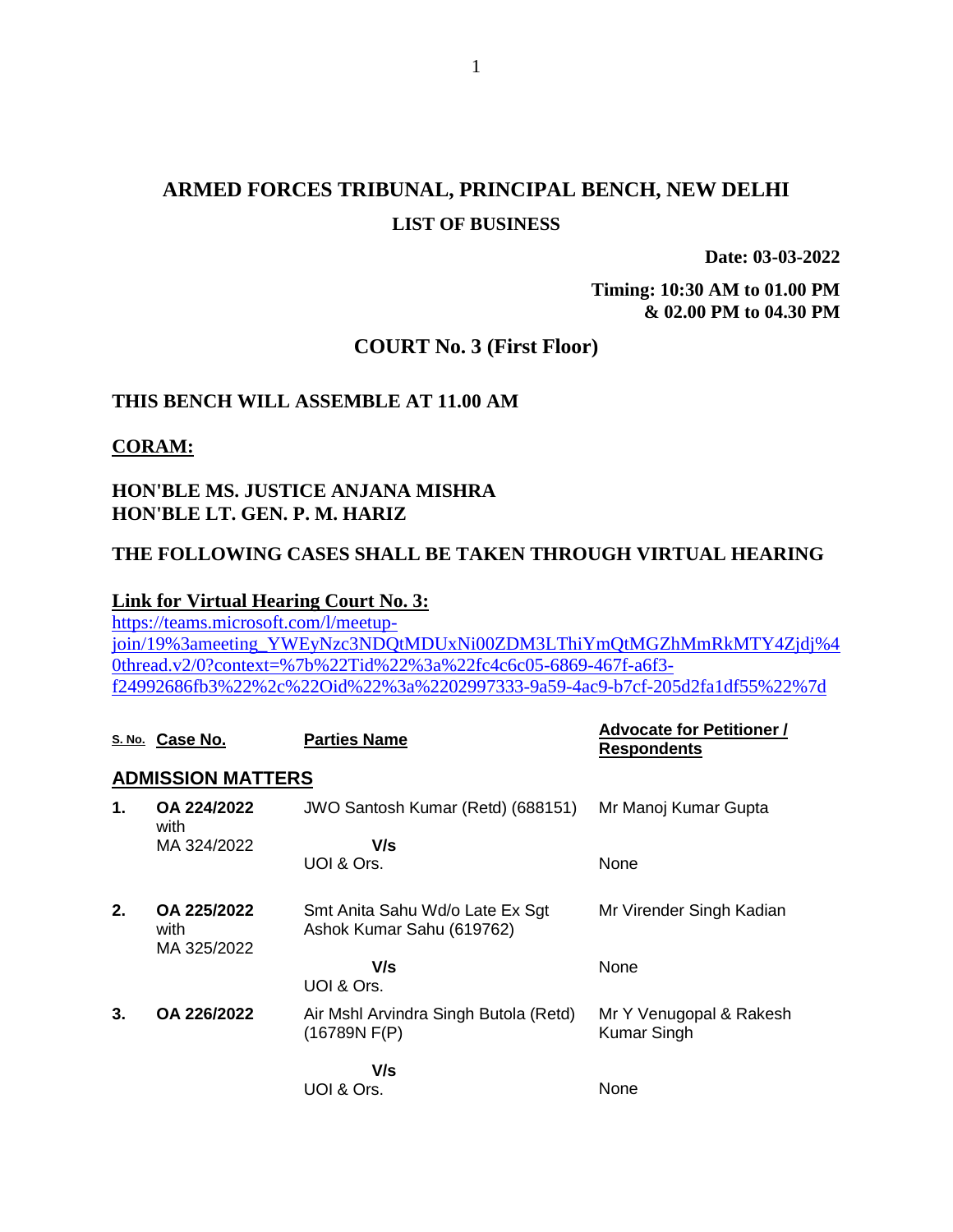| 4.  | OA 227/2022<br>with                | (5849513) RFN Jiwan Chhetri (Retd)                              | Mr Manoj Kumar Gupta               |
|-----|------------------------------------|-----------------------------------------------------------------|------------------------------------|
|     | MA 344/2022                        | V/s<br>UOI & Ors.                                               | None                               |
| 5.  | OA 228/2022<br>with<br>MA 326/2022 | Lt Cdr Aswanth Pananghat (Retd)<br>06340-H                      | Mr Ved Prakash & Devendra<br>Kumar |
|     |                                    | V/s<br>UOI & Ors.                                               | None                               |
| 6.  | OA 229/2022<br>with<br>MA 327/2022 | JC-167766-L Ex Sub Maj/ Hony<br>Lieutenant Bal Bahadur ALE      | Ms Pallavi Awasthi                 |
|     |                                    | V/s<br>UOI & Ors.                                               | None                               |
| 7.  | OA 230/2022<br>with<br>MA 328/2022 | Nk/DSC Siba Prasad Borah (Retd) (No Mr US Maurya<br>13683494 H) |                                    |
|     |                                    | V/s<br>UOI & Ors.                                               | None                               |
| 8.  | OA 231/2022<br>with                | Rfn Ashok Thapa (Retd) (No<br>13757156)                         | Mr Manoj Kr Gupta                  |
|     | MA 329/2022                        | V/s<br>UOI & Ors.                                               | None                               |
| 9.  | OA 233/2022                        | Sgt Mangesh Khanderao Bhalerao<br>(Retd) (S No 792402-S)        | Mr Raj Kumar                       |
|     |                                    | V/s<br>UOI & Ors.                                               | None                               |
| 10. | OA 234/2022<br>with                | NK DSC Karan Singh (Retd)<br>(1464324W)                         | Mr U S Maurya                      |
|     | MA 330/2022                        | V/s<br>UOI & Ors.                                               | None                               |
| 11. | OA 235/2022<br>with                | Ex Hav Bir Prakash Roka (5755028-F)                             | Mr Ved Prakash & Devendra<br>Kumar |
|     | MA 331/2022                        | V/s<br>UOI & Ors.                                               | None                               |
| 12. | OA 236/2022                        | IC 43423F Brig Sanjeev Tiwari (Retd)                            | Mr AS Puar                         |
|     |                                    | V/s<br>UOI & Ors.                                               | None                               |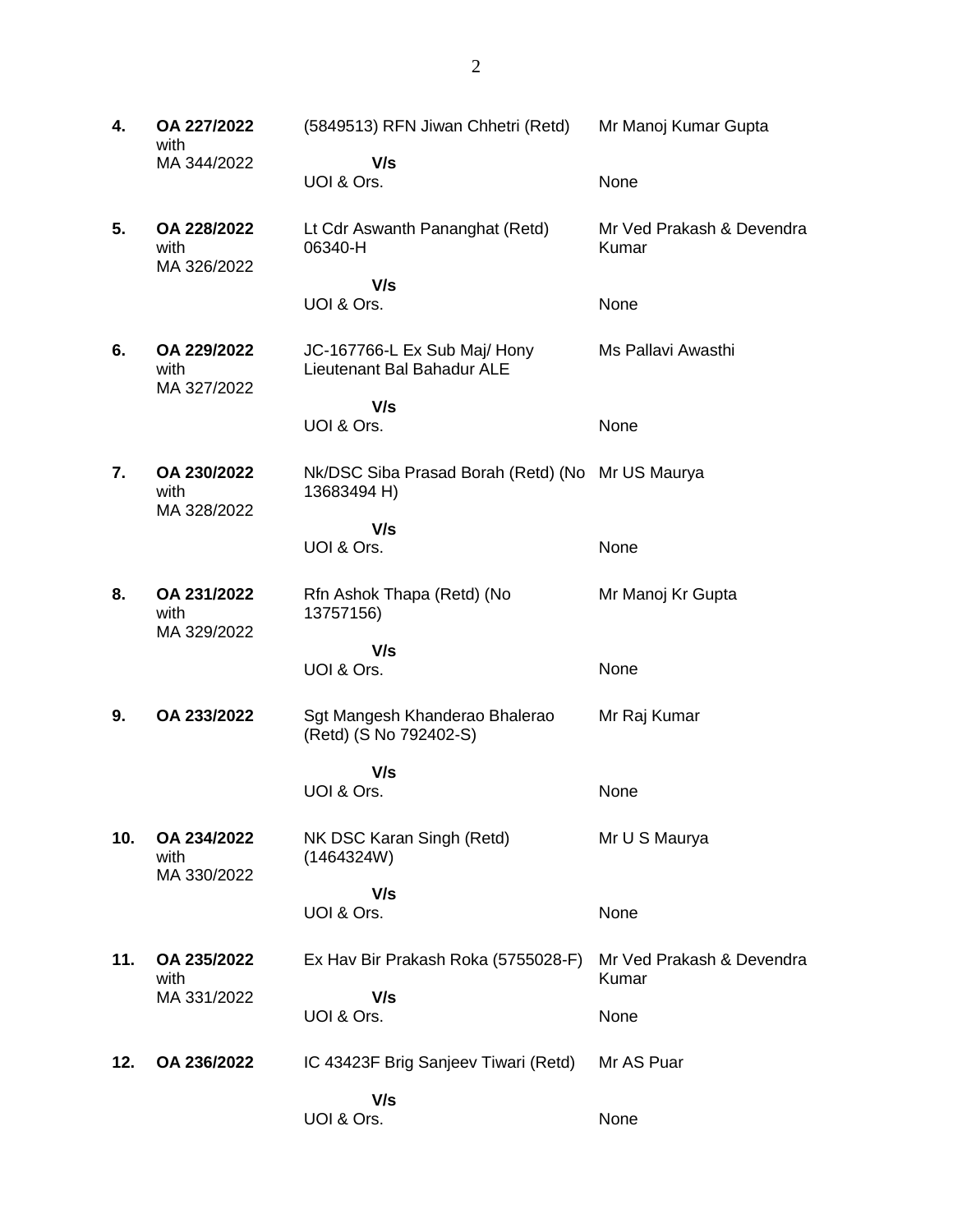| 13. | OA 237/2022                        | (771661 F) Sgt Ashok Kumar Yadav<br>(Retd)      | Mr Rakesh Kumar Singh &<br>Associates |
|-----|------------------------------------|-------------------------------------------------|---------------------------------------|
|     |                                    | V/s<br>UOI & Ors.                               | None                                  |
| 14. | OA 238/2022<br>with<br>MA 332/2022 | Rect Sonu Kumar (Retd) (No<br>10136886)         | Mr Manoj Kr Gupta                     |
|     |                                    | V/s<br>UOI & Ors.                               | None                                  |
| 15. | OA 239/2022                        | (15694186 P) Ex Sigmn Patil Vinod<br>Ashok      | Mr Ajit Kakkar & Associates           |
|     |                                    | V/s<br>UOI & Ors.                               | None                                  |
|     |                                    |                                                 |                                       |
| 16. | OA 240/2022                        | Col Satyendra Kumar Singh (Retd)                | Mr K R Verma                          |
|     |                                    | V/s<br>UOI & Ors.                               | None                                  |
| 17. | OA 241/2022                        | Hav ACP-1 Tahar Singh (Retd) (No<br>02890549 A) | Mr US Maurya & Trilok Chand           |
|     |                                    | V/s<br>UOI & Ors.                               | None                                  |
| 18. | OA 242/2022                        | Sep Mukesh Singh Bisht (Retd) (No<br>14936479)  | Mr Manoj Kr Gupta                     |
|     |                                    | V/s<br>UOI & Ors.                               | None                                  |
| 19. | OA 243/2022<br>with<br>MA 345/2022 | Ex Hav Tejveer Singh (Retd) (No<br>14250816)    | Mr Manoj Kr Gupta                     |
|     |                                    | V/s<br>UOI & Ors.                               | None                                  |
| 20. | OA 244/2022<br>with                | (0455740 P) Hav Amar Singh (Retd)               | Mr U S Maurya                         |
|     | MA 346/2022                        | V/s                                             |                                       |
|     |                                    | UOI & Ors.                                      | None                                  |
| 21. | OA 245/2022<br>with<br>MA 347/2022 | NK / DSC Rattan Lal (Retd) (No<br>9085936L)     | Mr U S Maurya                         |
|     |                                    | V/s<br>UOI & Ors.                               | None                                  |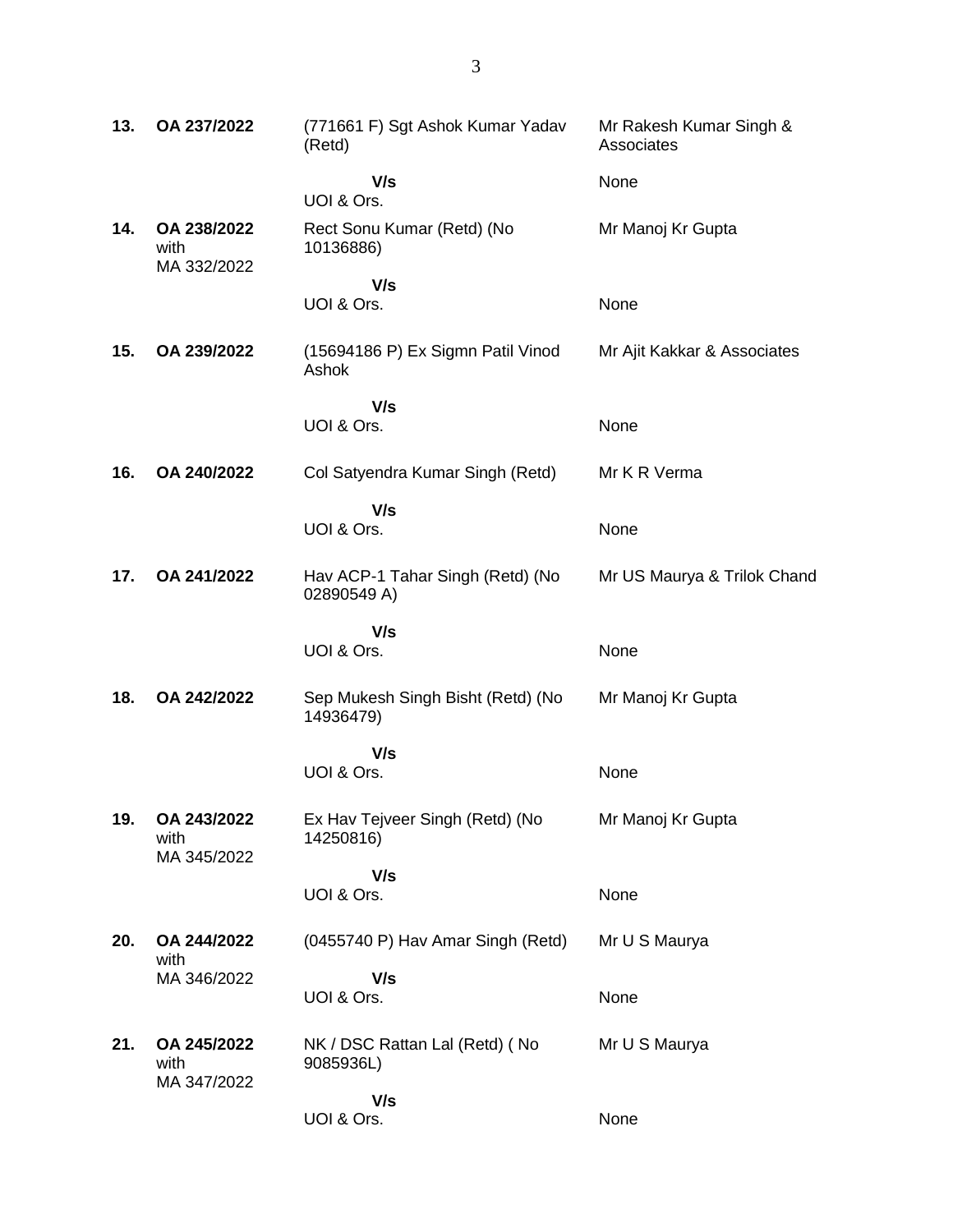| 22. | OA 246/2022<br>with<br>MA 348/2022 | (684616-H) JWO Suraj Bhan Nehra<br>(Retd)         | Mr Ramniwas Bansal                             |
|-----|------------------------------------|---------------------------------------------------|------------------------------------------------|
|     |                                    | V/s                                               |                                                |
|     |                                    | UOI & Ors.                                        | None                                           |
| 23. | OA 247/2022<br>with<br>MA 349/2022 | JWO Mukesh Sharma (Retd) (No<br>639736 T)         | Mr AK Chaudhary                                |
|     |                                    | V/s                                               |                                                |
|     |                                    | UOI & Ors.                                        | None                                           |
| 24. | OA 248/2022                        | Sub (Hony Sub Maj) Tek Chand (JC<br>669166)       | Mr Manoj Kr Gupta                              |
|     |                                    | V/s                                               |                                                |
|     |                                    | UOI & Ors.                                        | None                                           |
| 25. | OA 250/2022                        | Ex Nk (DSC) Kedar Nath Pandey<br>$(4264996-F)$    | Mr Ajeet Yadav & Mr Banvendra<br>Singh Gandhar |
|     |                                    | V/s                                               |                                                |
|     |                                    | UOI & Ors.                                        | None                                           |
| 26. | OA 251/2022                        | Ex Nk (DSC) Deep Chand (14384907-<br>L)           | Mr Ajeet Yadav & Banvendra<br>Singh Gandhar    |
|     |                                    | V/s                                               |                                                |
|     |                                    | UOI & Ors.                                        | None                                           |
| 27. | OA 252/2022                        | Ex Nk (DSC) Gurdev Singh<br>$(14250298-L)$        | Mr Ved Prakash & Devendra<br>Kumar             |
|     |                                    | V/s                                               |                                                |
|     |                                    | UOI & Ors.                                        | None                                           |
| 28. | OA 253/2022                        | Ex Nk (DSC) Dalip Singh (2880517-K)               | Mr Ved Prakash & Devendra<br>Kumar             |
|     |                                    | V/s                                               |                                                |
|     |                                    | UOI & Ors.                                        | None                                           |
| 29. | OA 255/2022<br>with<br>MA 355/2022 | Ex Nk (MACP Hav) Arvind Kumar<br>Singh (2894843X) | Mr Satya Saharawat & Aditi<br>Laxman           |
|     |                                    | V/s                                               |                                                |
|     |                                    | UOI & Ors.                                        | None                                           |
| 30. | OA 256/2022<br>with                | (NS 21639 H) Maj Anu Bala (Retd)                  | Mr Ajit Kakkar & Associates                    |
|     | MA 356/2022                        | V/s                                               |                                                |
|     |                                    | UOI & Ors.                                        | None                                           |
|     |                                    |                                                   |                                                |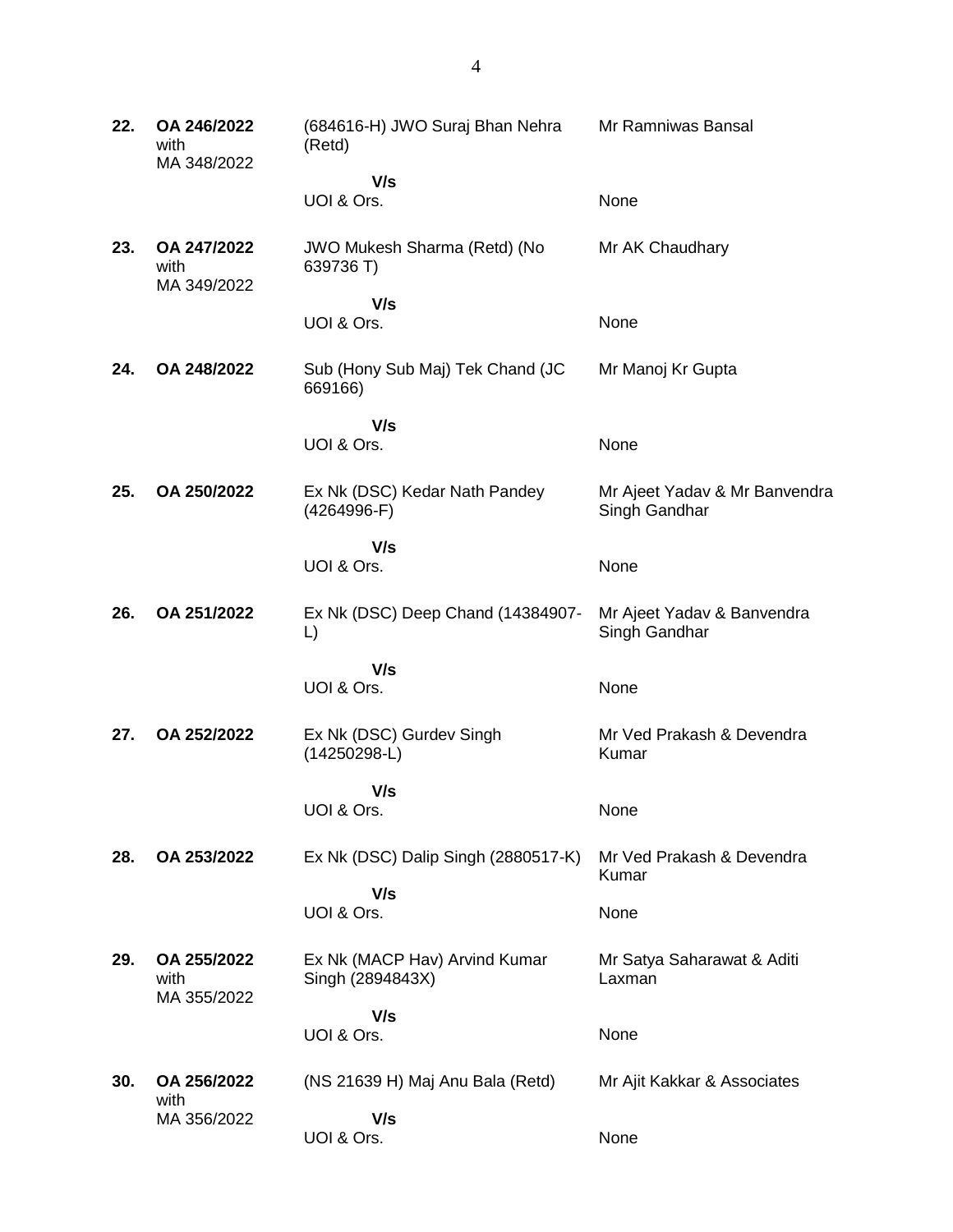| 31. | OA 257/2022<br>with<br>MA 357/2022 | Ex Nk (DSC) Amarjeet Singh<br>$(4545459-F)$               | Mr Ved Prakash & Devendra<br>Kumar    |
|-----|------------------------------------|-----------------------------------------------------------|---------------------------------------|
|     |                                    | V/s                                                       |                                       |
|     |                                    | UOI & Ors.                                                | None                                  |
| 32. | OA 279/2022<br>with<br>MA 378/2022 | Ex Hav Narender Singh Rawat<br>(15368267 Y)               | Mr S M Dalal                          |
|     |                                    | V/s<br>UOI & Ors.                                         | None                                  |
| 33. | OA 280/2022<br>with<br>MA 379/2022 | Ex Sgt Verendra Pandey (S NO<br>711968B                   | Mr Kritendra Tiwari                   |
|     |                                    | V/s<br>UOI & Ors.                                         | None                                  |
| 34. | OA 281/2022                        | Ex JC-325651A Sub Ravindra Singh                          | Mr I S Yadav                          |
|     |                                    | V/s<br>UOI & Ors.                                         | None                                  |
| 35. | OA 282/2022<br>with<br>MA 380/2022 | 705747-G Sgt Narendra Pal Singh<br>Elect/Fit (Retd)       | Mr Rakesh Kumar Yadav                 |
|     |                                    | V/s                                                       |                                       |
|     |                                    | UOI & Ors.                                                | None                                  |
| 36. | OA 283/2022<br>with                | Ex JWO G Pavan Kumar Rao 628946T Mr Virender Singh Kadian |                                       |
|     | MA 381/2022                        | V/s<br>UOI & Ors.                                         | None                                  |
| 37. | OA 284/2022<br>with<br>MA 382/2022 | <b>Ex CHME Sunil Kumar Garwal</b><br>$(138431 - T)$       | Mr Ved Prakash & Devendra<br>Kumar    |
|     |                                    | V/s                                                       |                                       |
|     |                                    | UOI & Ors.                                                | None                                  |
| 38. | OA 285/2022<br>with<br>MA 377/2022 | Ex Sgt Siva Prasad Dakavarapu<br>785779-R                 | Mr Baljeet Singh & Deepika<br>Sheoran |
|     |                                    | V/s                                                       |                                       |
|     |                                    | UOI & Ors.                                                | None                                  |
| 39. | OA 286/2022<br>with                | Ex CFN Randhir Singh (7073308)                            | Mr Virender Singh Kadian              |
|     | MA 383/2022                        | V/s                                                       |                                       |
|     |                                    | UOI & Ors.                                                | None                                  |